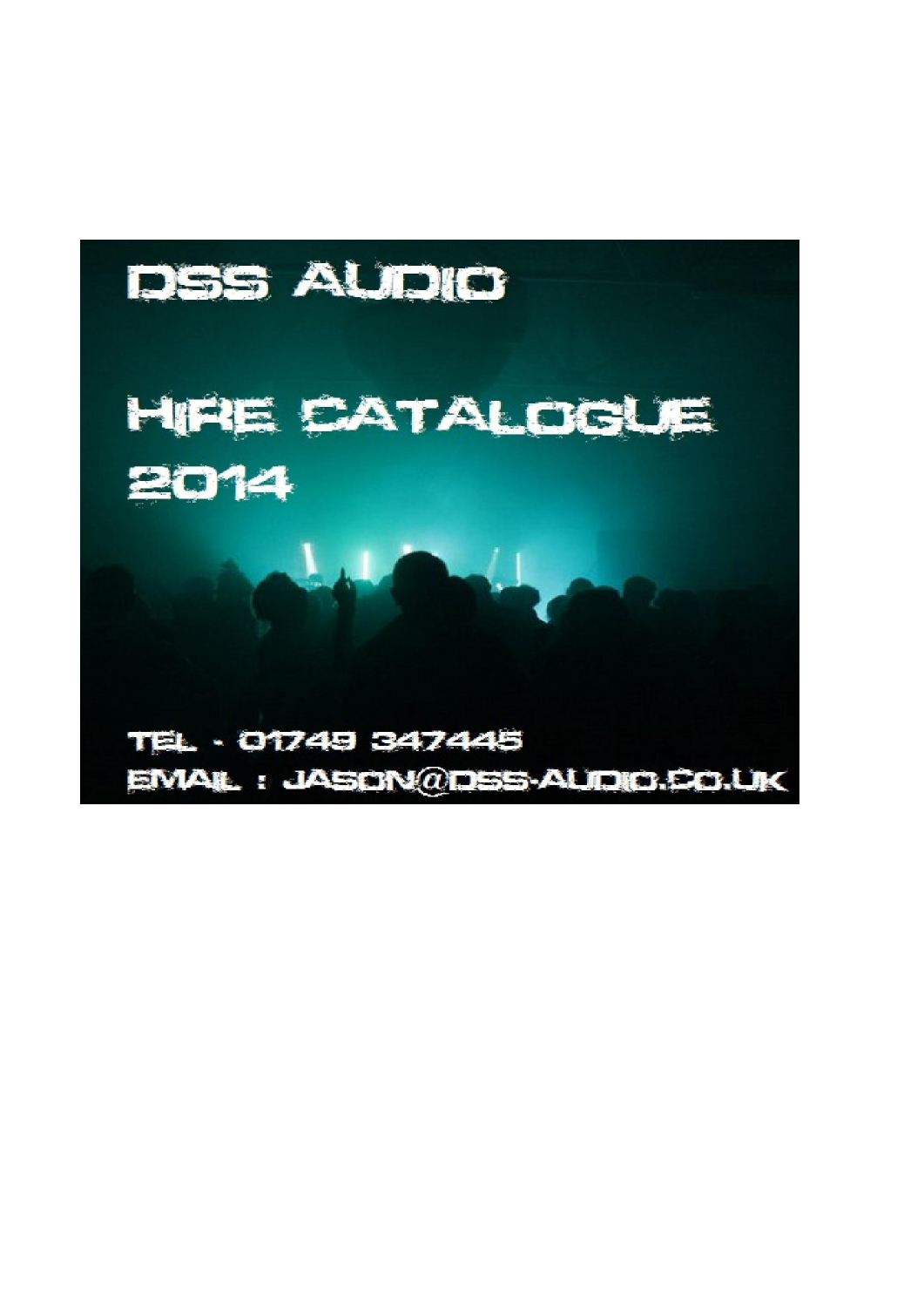Package 1

Conference speech for up to 200 People Ideal for conferences and Weddings where a single or two speakers are required.

 x Alto TS15A Active Loudspeaker x Speaker Stands x Shure SM58 Microphones x Microphone Stands x Wireless Lapel Microphone x Simple Mixing desk x Stage 10 x 5ft with 2 foot Legs and Step.

Delivered and set up free within 25 Miles

£275 Per day

Package 2

Conference speech for up to 500 people

Ideal for conferences and Weddings where there is a large audience to cover and sound quality is of high importance.

- 1 x Turbosound Floodlight PA system
- 2 x AA12FR Monitor Speakers
- 1 x Lab Gruppen Amplifiers for above
- 2 x Shure SM58 Microphones
- 2 x Microphone Stands
- 1 x Wireless Lapel Microphone
- 1 x X32 Digital Mixing desk
- 1 x Stage 10 x 5ft with 2 foot Legs and Step.
- 1 x Sound Engineer (8Hours)

Delivered and set up free within 25 Miles

£475 Per day Page 1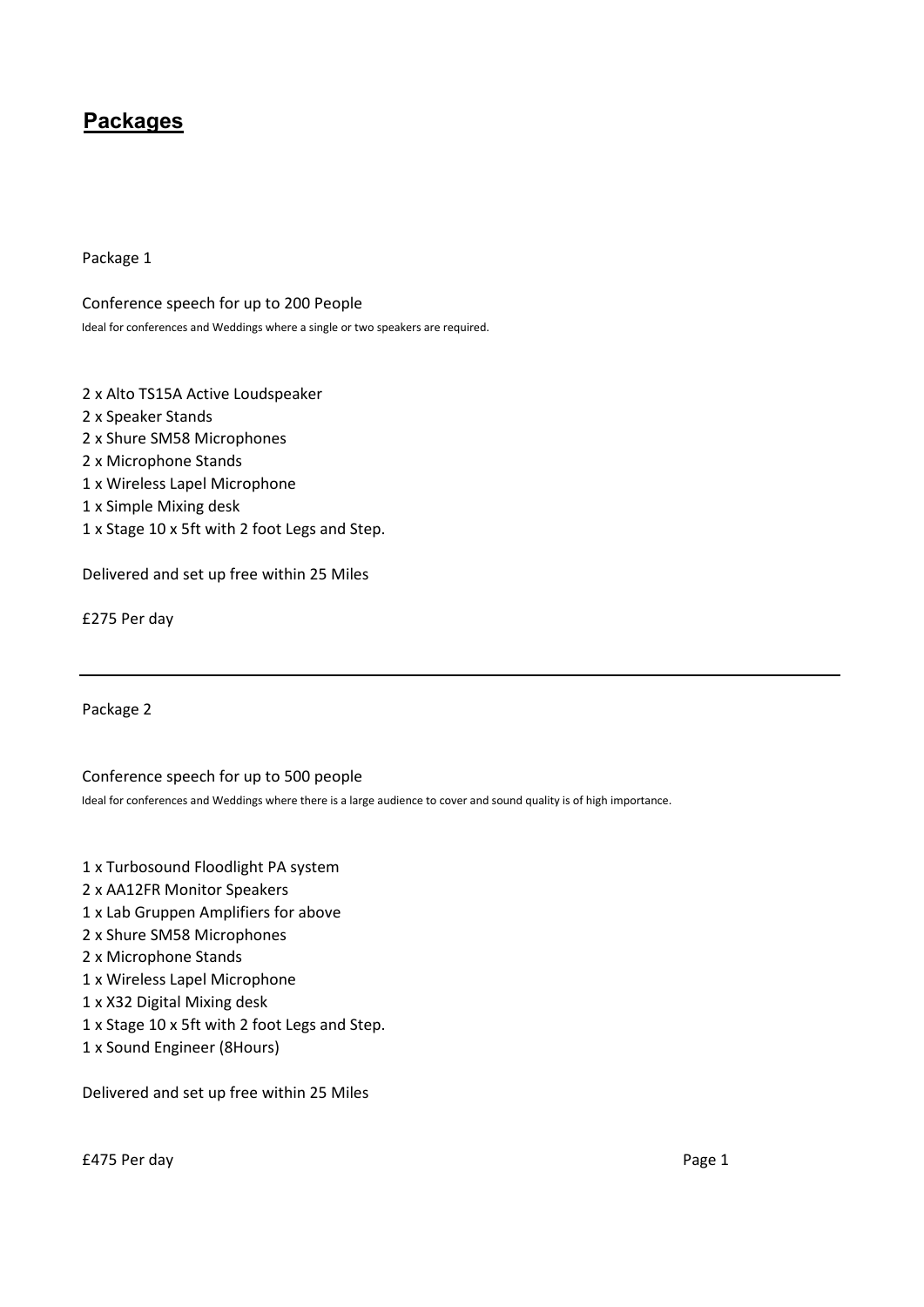Simple Wedding Package Ideal for play back of music and speeches at weddings.

 x Alto TS15A Active Loudspeaker x Speaker Stands x Shure SM58 Microphone x Microphone Stand

Delivered and set up free within 25 Miles

£90 Per day

Package 4

Large Wedding package Ideal for Playback and speeches for weddings on the large side where volume is key.

- 2 x TurboSound Mid Hi Loudspeakers
- 2 x TurboSound Bass Bins
- 1 x Lab Gruppen Amplifiers for above
- 1 x Mixing desk
- 1 x CD Player
- 1 x Shure SM58 Microphone
- 1 x Microphone Stand

Delivered and set up free within 25 Miles

£200 Per day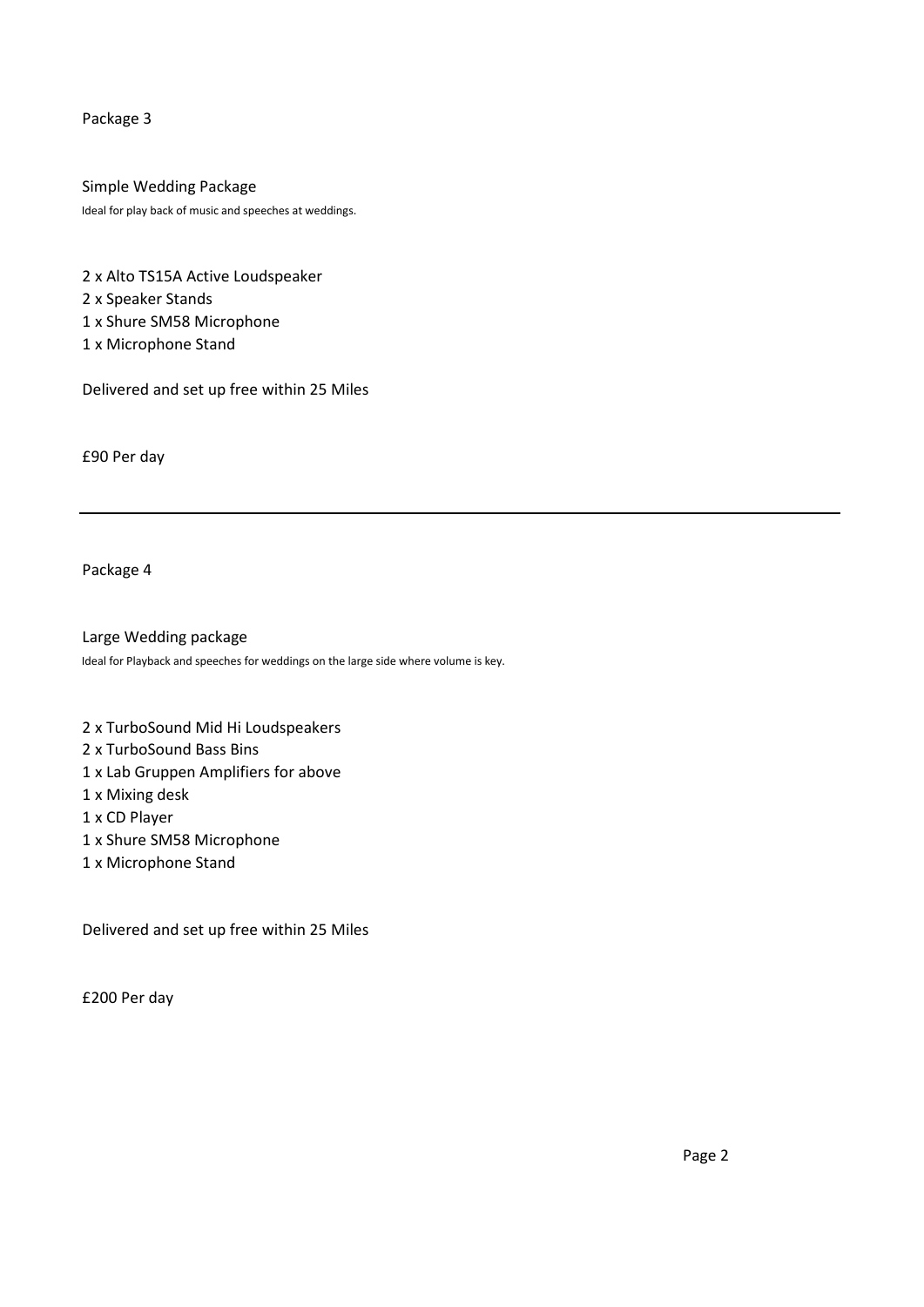Large Wedding / Conference Lighting Packages Add on lighting package for above packages.

 x Spot Moving heads x Wash Moving heads x Par cans x Lighting Stands x Avolites Pearl 2000 x Dimmer Rack x Power Distro x Lighting Engineer (8 Hours)

£500 Per day

Package 6

Simple Lighting for small Conferences / Weddings Ideal add on package for those simple and subtle events.

 x Par cans 1 x Dimmer x Controller x Lighting Stands

£100 Per day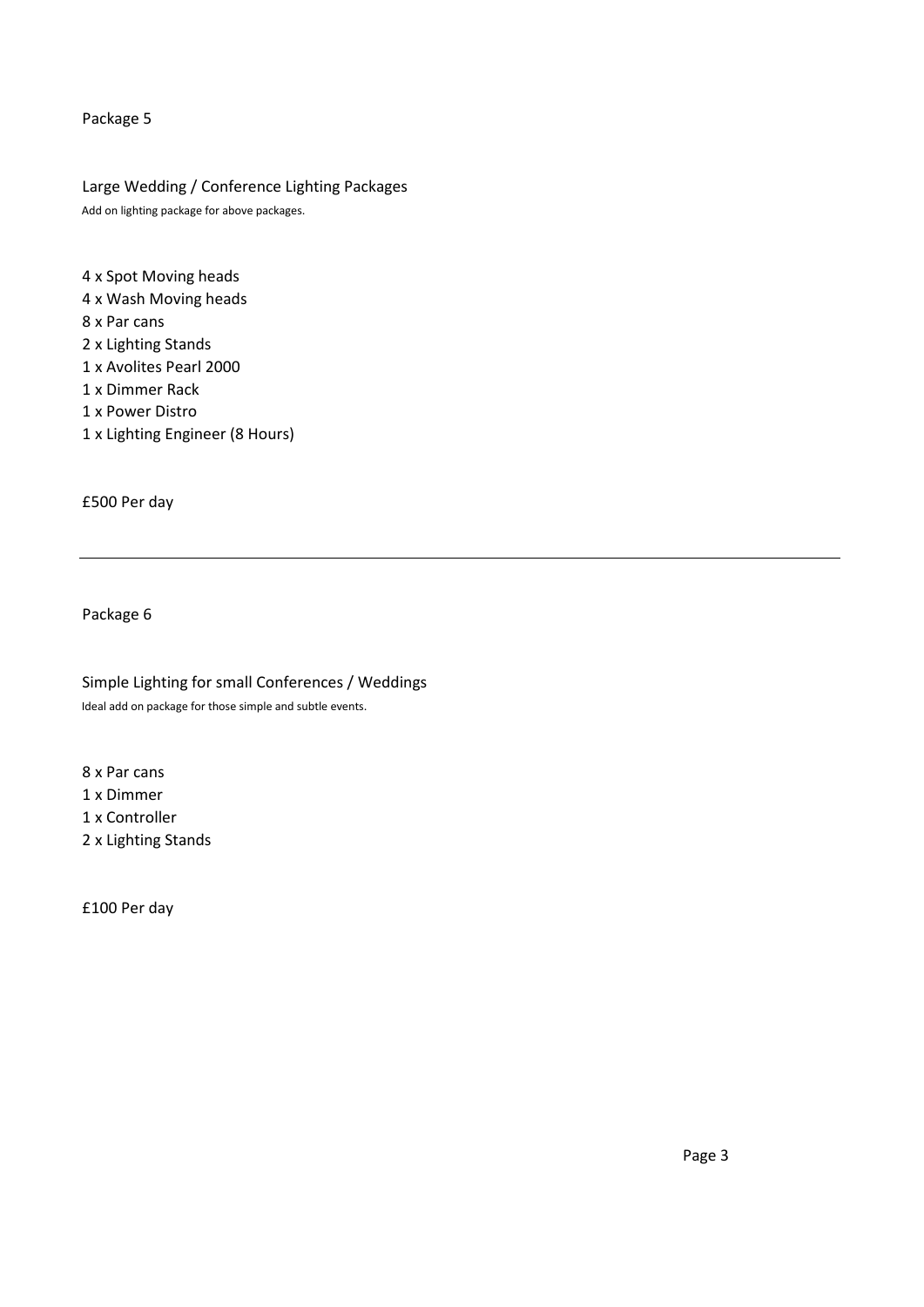Audio / Video / Powerpoint Package All in one conference package

 x Sanyo Projector x Fast Fold Screen x Laptop C/W Powerpoint Software x Alto TS115A Active Loudspeakers x Speaker Stands x Shure SM58 Microphone x Microphone Stand

Delivered and set up free within 25 Miles

£150 Per day

Package 8

Large Festival Sound Package

- x TurboSound Floodlight Mid Hi Loudspeakers x TurboSound Flashlight Sub Bass Loudspeakers x AA12FR Wedge Monitors x Amp racks for above x 32 Channel Digital Mixing console x 32 Channel Stage box x Mains Power Distro x Box of Microphones, DI Boxes x Microphone Stands x XLR Leads x Stage crew
- x Sound Engineer

Delivered and set up free within 25 Miles

£1000 Per day Page 4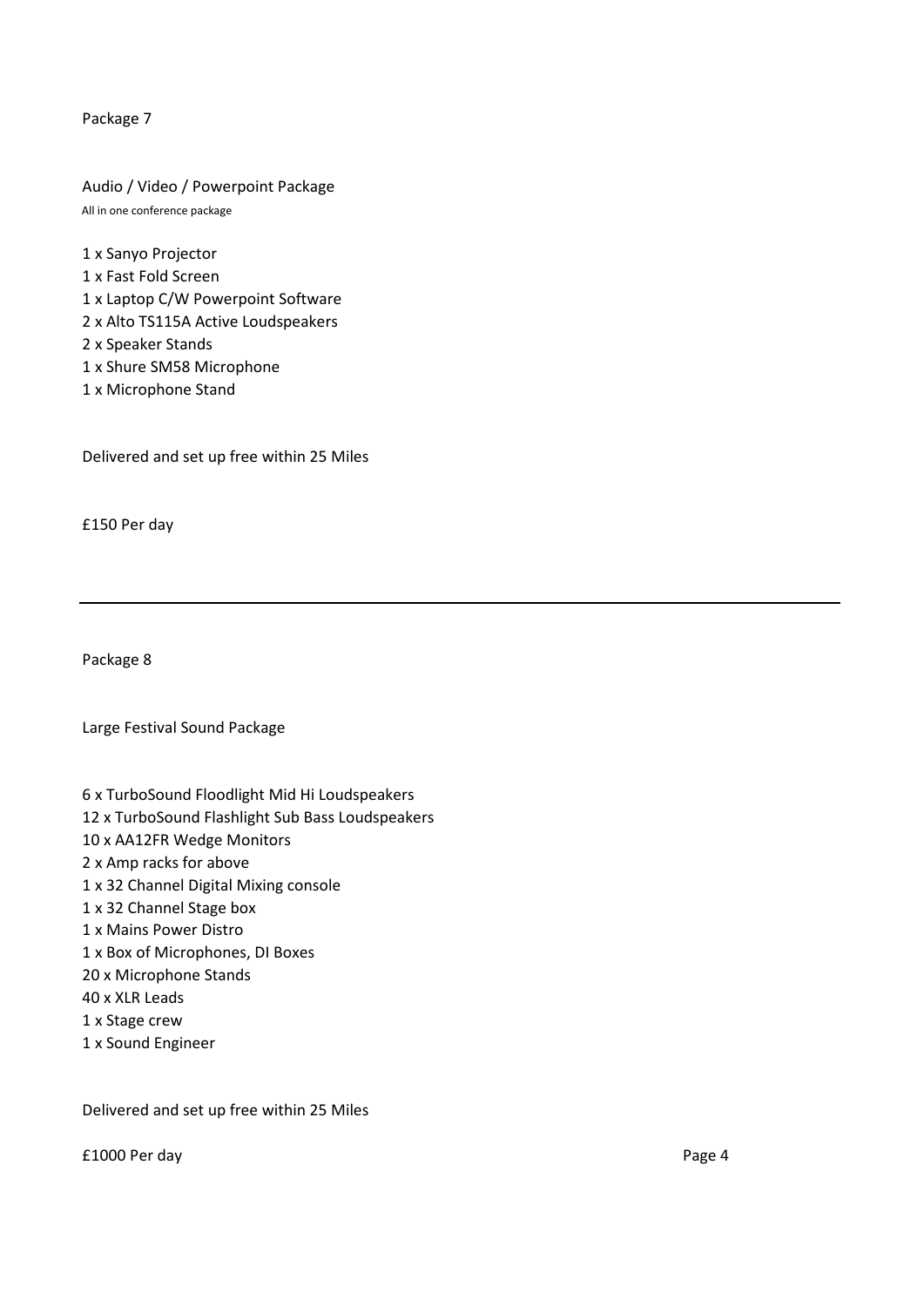Small Festival Sound Package

 x TurboSound Floodlight Mid Hi Loudspeakers x TurboSound Flashlight Sub Bass Loudspeakers x AA12FR Wedge Monitors x Amp racks for above x 32 Channel Digital Mixing console x 32 Channel Stage box x Mains Power Distro x Box of Microphones, DI Boxes x Microphone Stands x XLR Leads x Sound Technician

Delivered and set up free within 25 Miles

£600 Per day

Package 10

Large Festival Lighting Package

 x HES Spot Moving head's x HES Wash Moving head's x Par Can's x Dimmer Pack's x Mains Power Distro's x Avolites Pearl Lighting desk Meters of truss x Chain blocks x Box of cabling x Lighting Technicians

£700 per day Page 5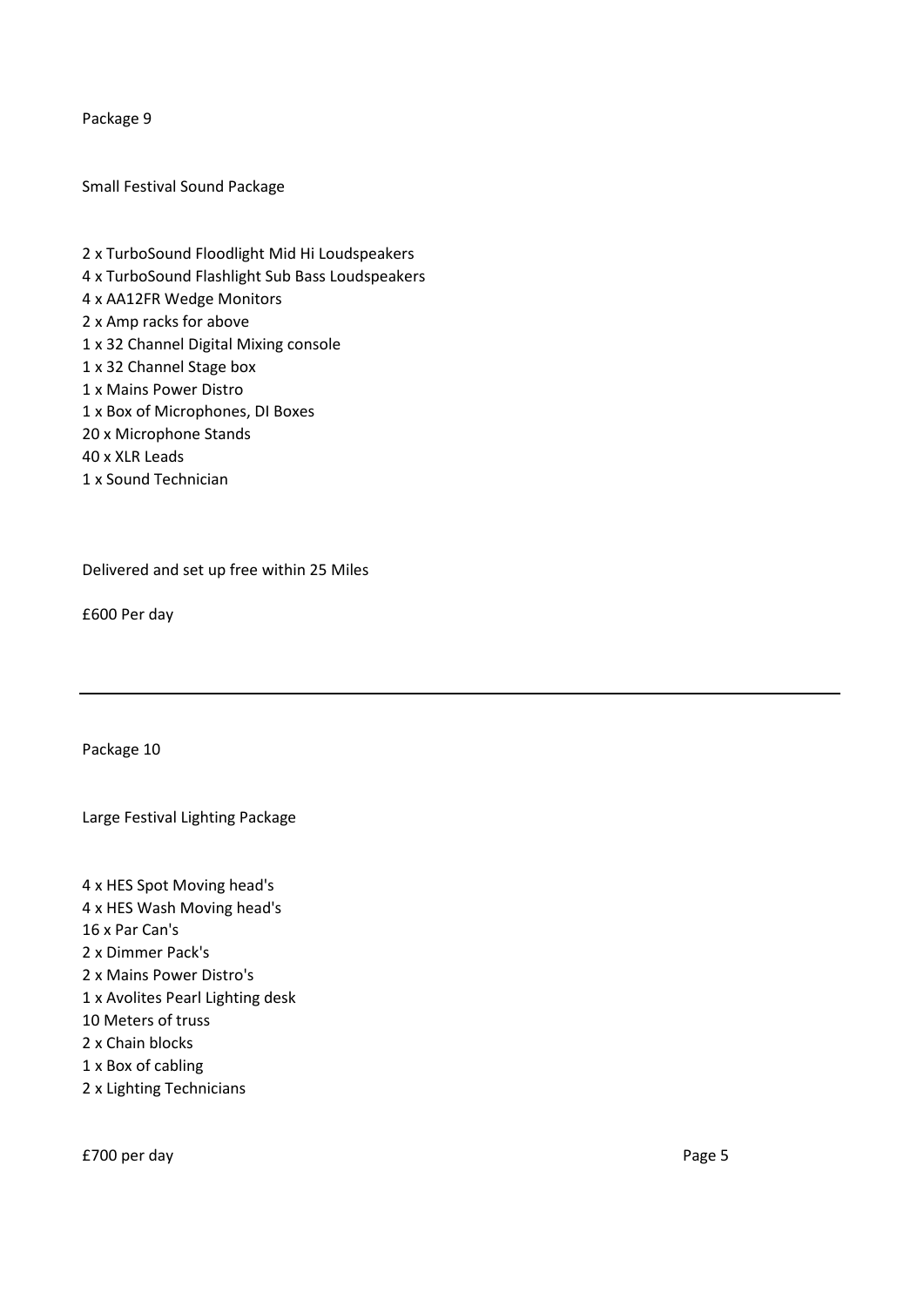Small Festival Lighting package

 x HES Spot Moving head's x Par Cans x Dimmer Pack x Avolites Pearl Lighting Desk Meters of Truss x Winch Stands x Lighting Technician

£475 per day

Package 12

Vinyl DJ Package

2 x Technics SL1210mk2 Turntables 1 x Pioneer DJM 600 DJ Mixer

£70 Per day

Package 13

CDJ DJ Package

2 x Pioneer CDJ1000mk3 CD Decks 1 x Pioneer DJM600 DJ Mixer

£80 Per day Page 6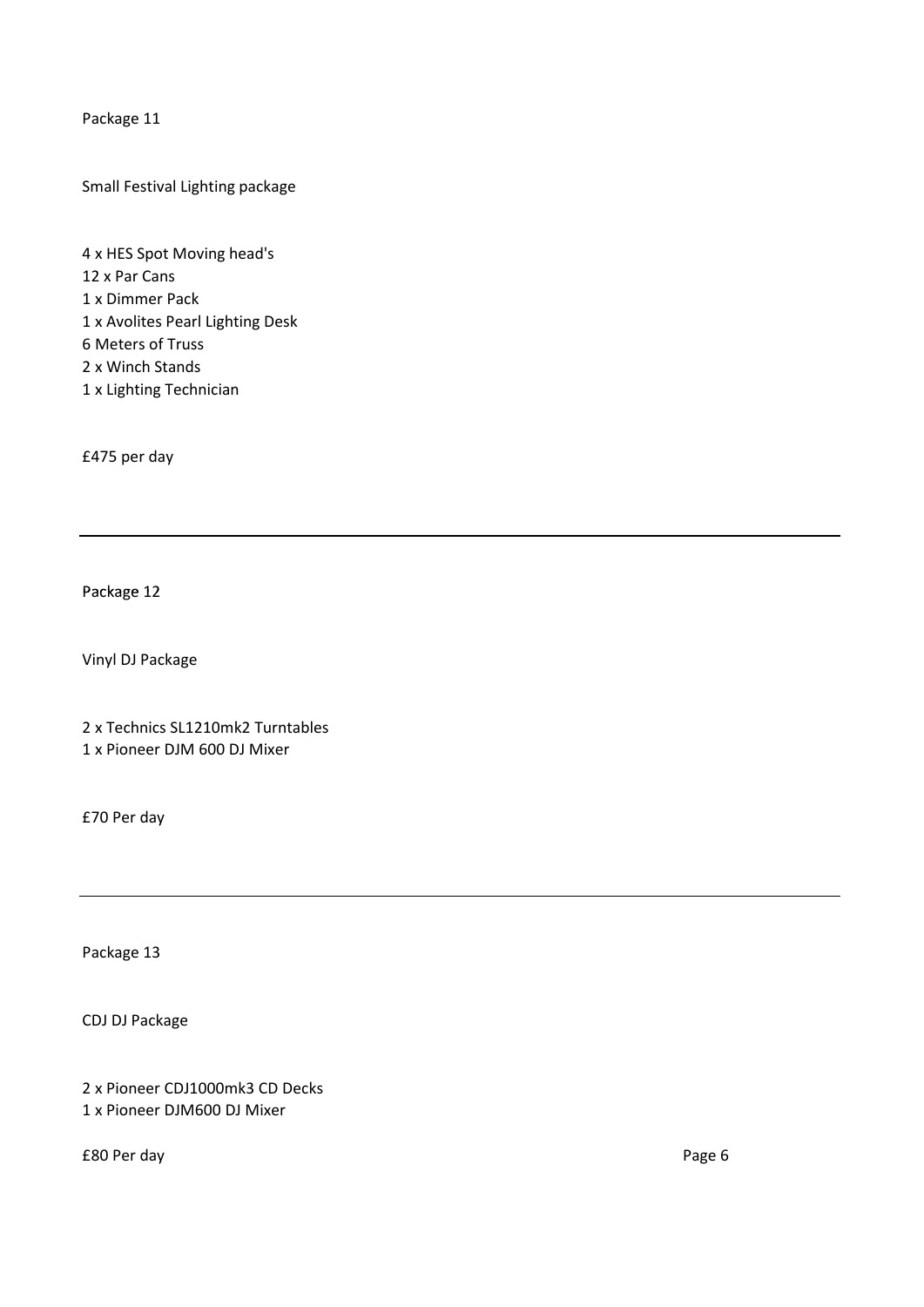USB DJ Package

2 x Pioneer CDJ2000 CD Decks 1 x Pioneer DJM 800 DJ Mixer

£180 Per day

Package 15

Festival DJ Package

2 x CDJ1000mk3 CD Decks 2 x Technics SL1210mk2 DJ Turntables 1 x Pioneer DJM 800 DJ Mixer

£110 Per day

Package 16

Disco Package designed for children's birthday parties

 x Alto Active Loudspeakers x Laptop / iPod lead x LED Disco Lights x Lighting Stand x Microphone

£80 Per day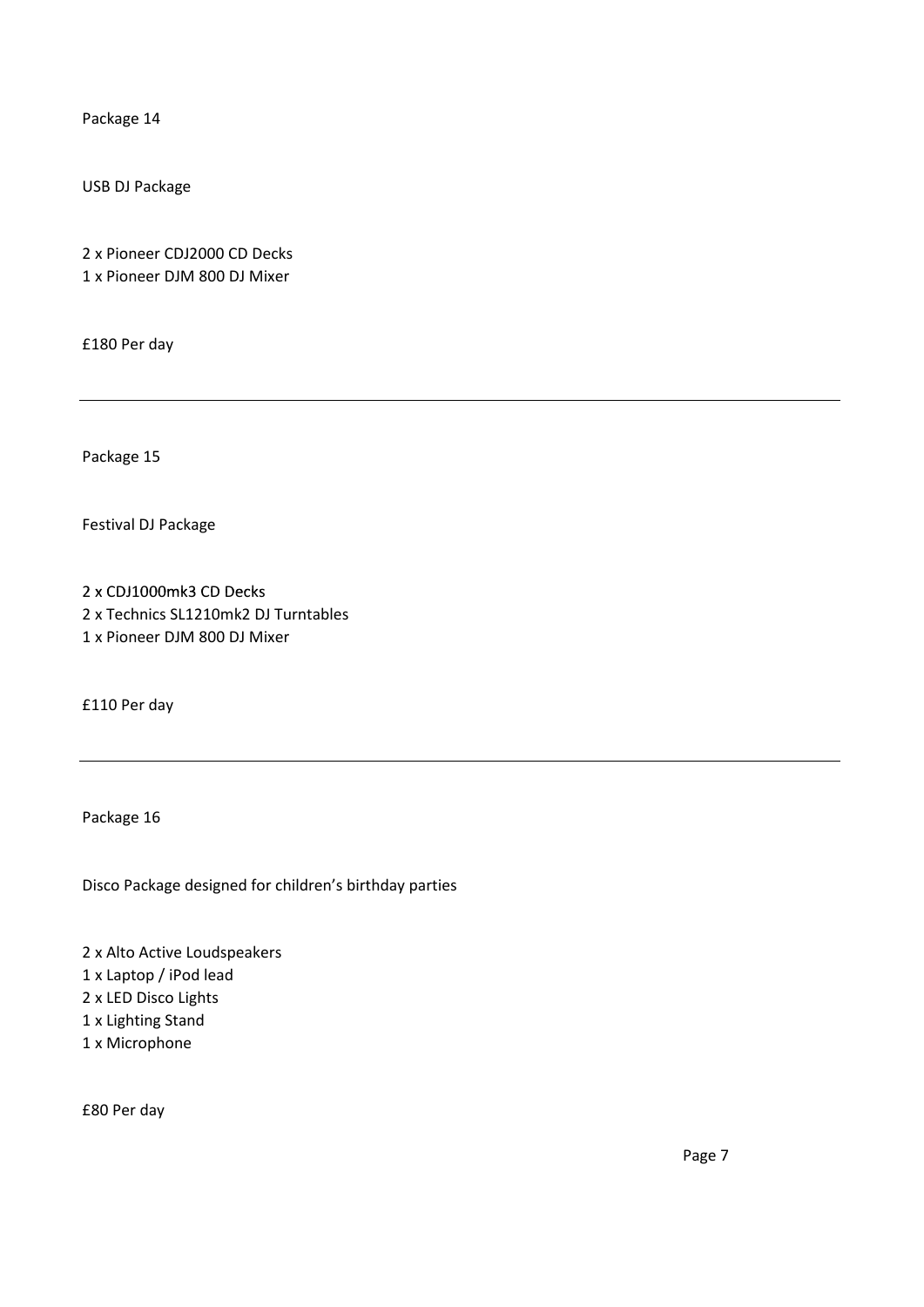Adult Disco Package

 x Active Loudspeakers x Pioneer DJM600 Mixer x CD Player x Ipod lead x Microphone x LED Disco Lights x Lighting Stands

£100 Per day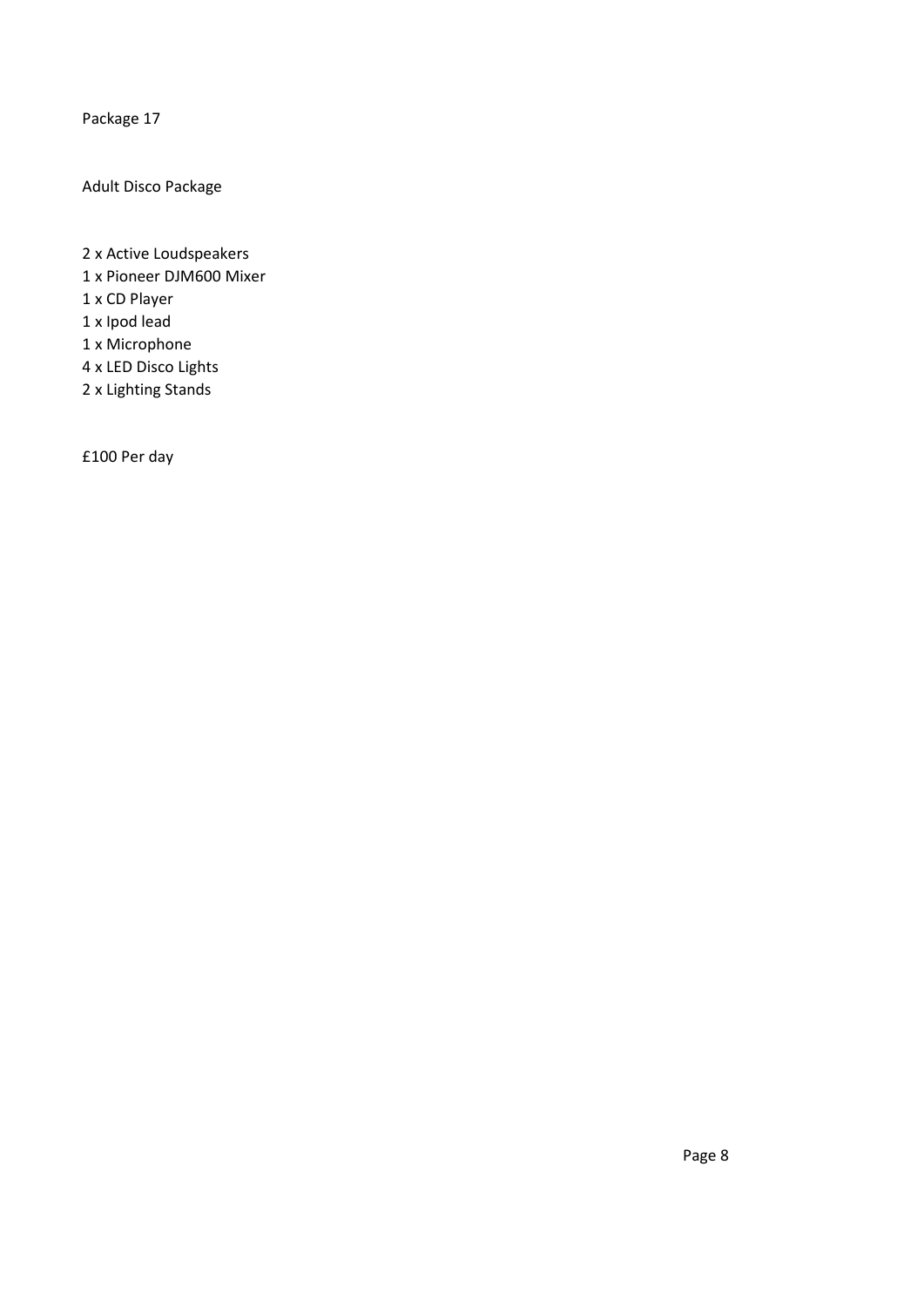## **Sound Equipment**

## **Speakers**

| TurboSound FloodLight 760ht Mid Hi Cabinet |
|--------------------------------------------|
| TurboSound FlashLight 780H2 Mid Hi Cabinet |
| TurboSound FlashLight 780L 21" Subwoofer   |



£25 Per day Each

£25 Per day Each



Audio Anyalist AA12FR Wedge Speaker **1988** E15 Per day Each

Alto TS115A Active Loudspeaker **1988** E30 Per day Each

Page 9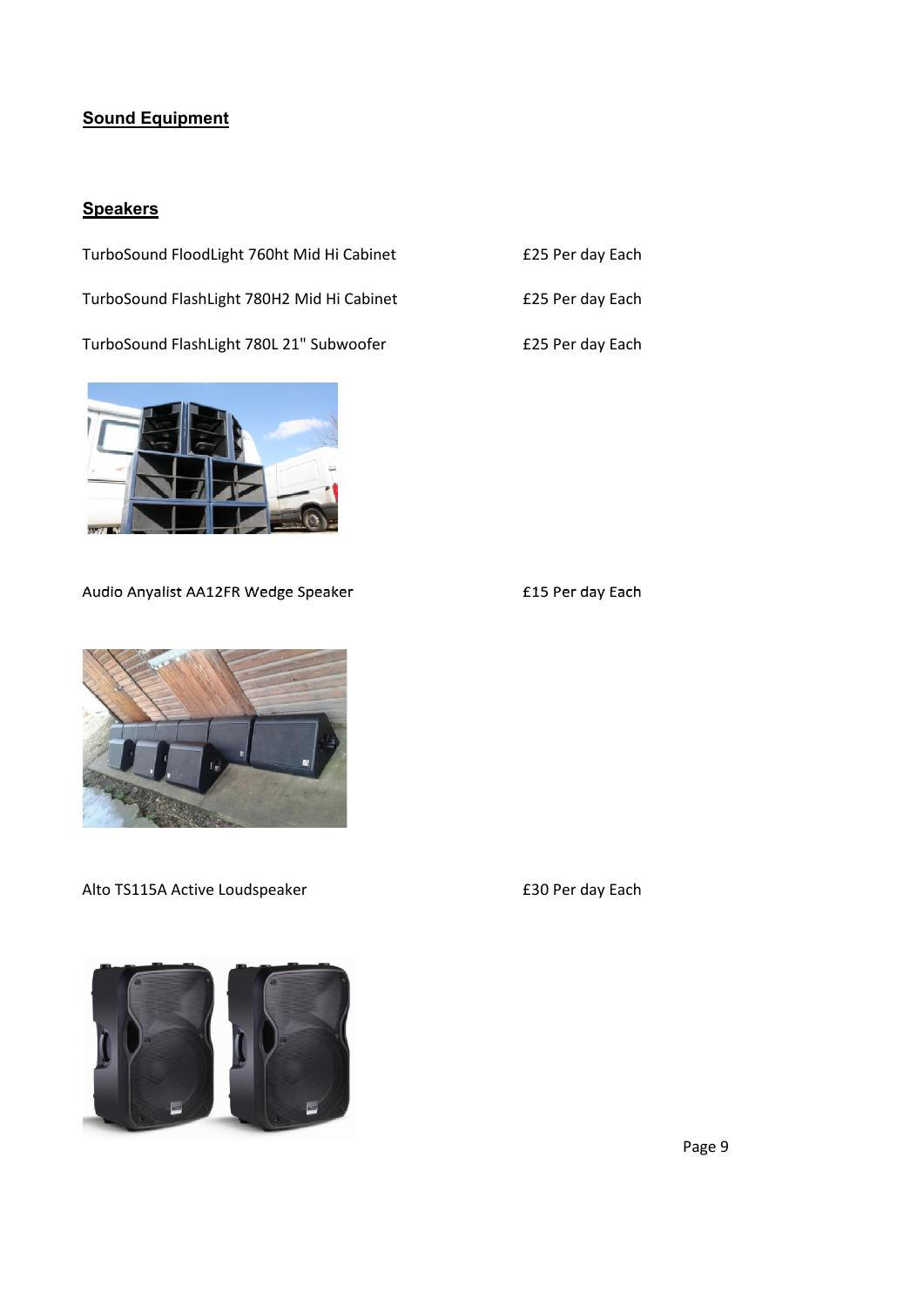### **Amplifiers**

Powersoft K8 **E50** per day **Course Company** 

Crest 9200 **E40 Per day** Lab Gruppen 2000C **EXAMPLE 120 Per day** Crown XLS602 **E15** Per day Behringer EP2500 **E15 Per day** Crown Pulse 4300 **E20 Per day** 

## Mixing Desks

Behinger X32 Digital Mixing Console **EXA** E70 Per day



Midas Verona 320 **E120** Per day



Page 10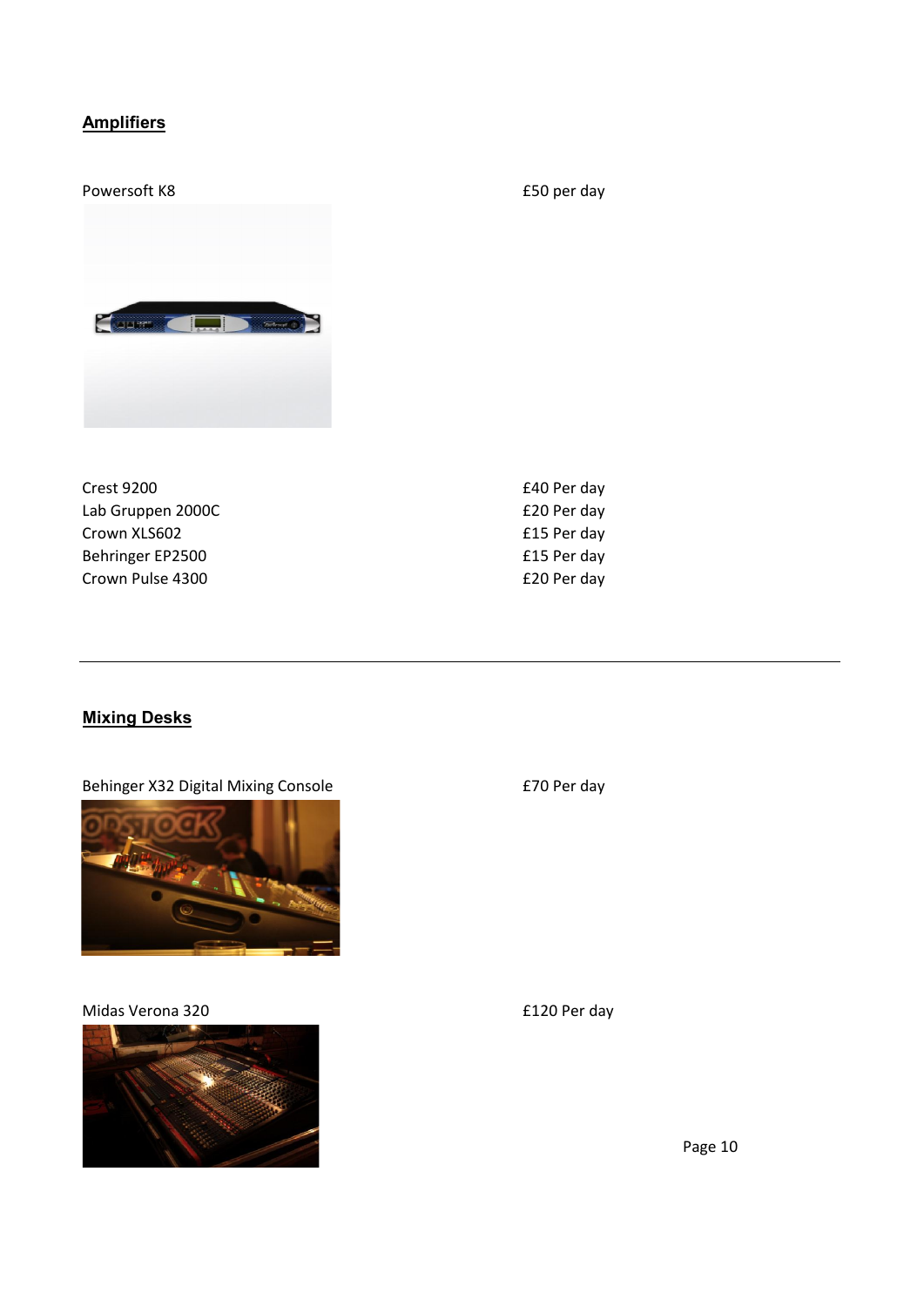#### **Stage Equipment**

Shure SM58 Vocal Microphone **E5** Per day



Shure SM57 Instrument Microphone **E5 Per day** Sennheiser E604 Drum / Brass Microphone **E5 Per day** Sennheiser E602 Kick Drum Microphone **E5 Per day** Sennheiser ME2 Clip on Microphone **EXA** E7 Per day Sennheiser ME4 Clip on Microphone **E7 Per day** Microphone Stand **E2.50 Per day** 

#### Klark Tecknic DI100 DI Box **E5 Per day**



Van Damme 60Meter 24 Channel Stage Multicore **E30 Per day** 

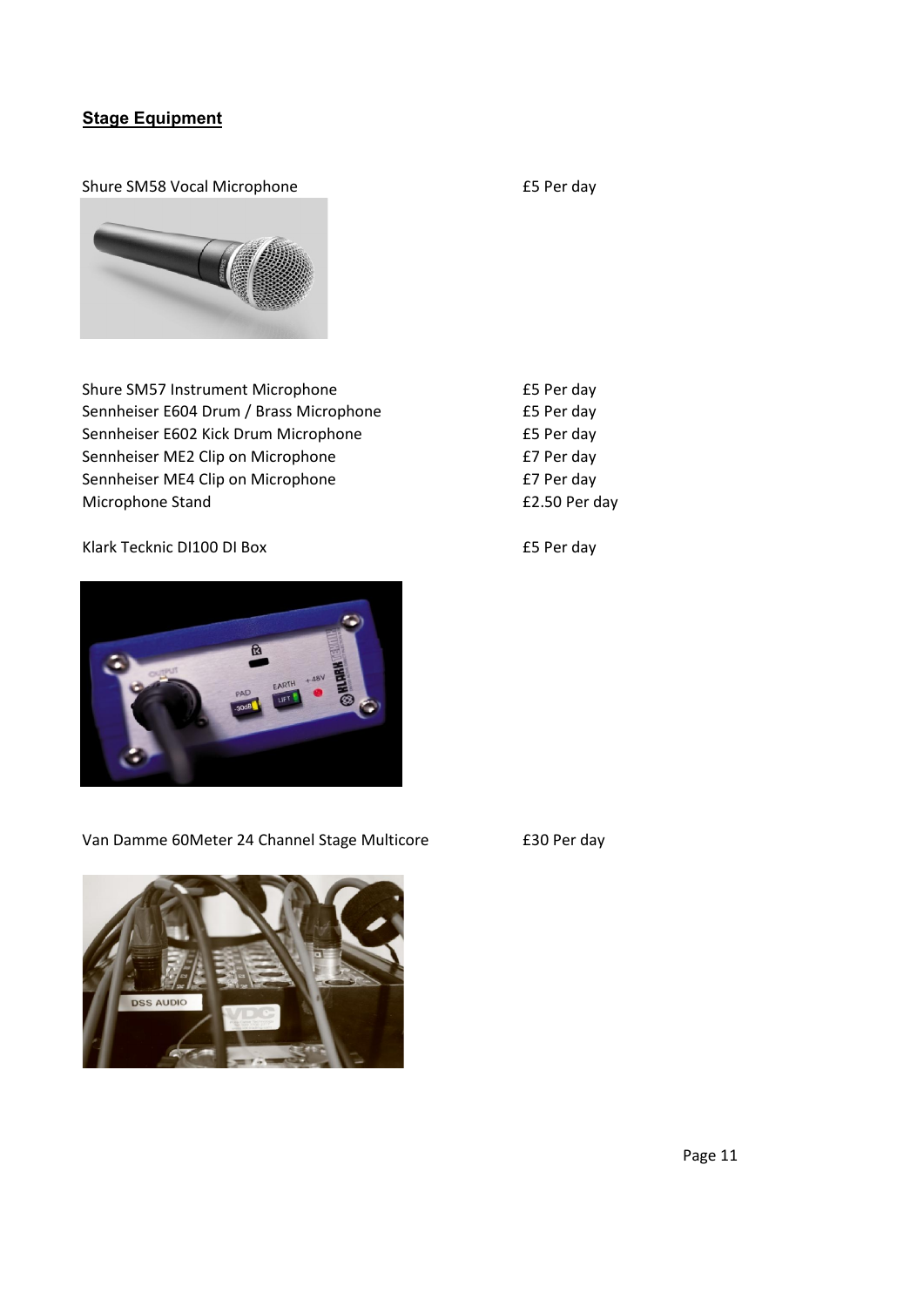## DJ Equipment

Pioneer CDJ 2000 DJ Media Player **1988** 2000 E70 Per day



Pioneer CDJ 1000mk3 DJ CD Player **E35 Per day** 





Pioneer DJM 800 DJ Mixer **E35 Per day** Pioneer DJM 600 DJ Mixer **E25 Per day** Technics SL1210mk2 DJ Turntable <br>
£20 Per day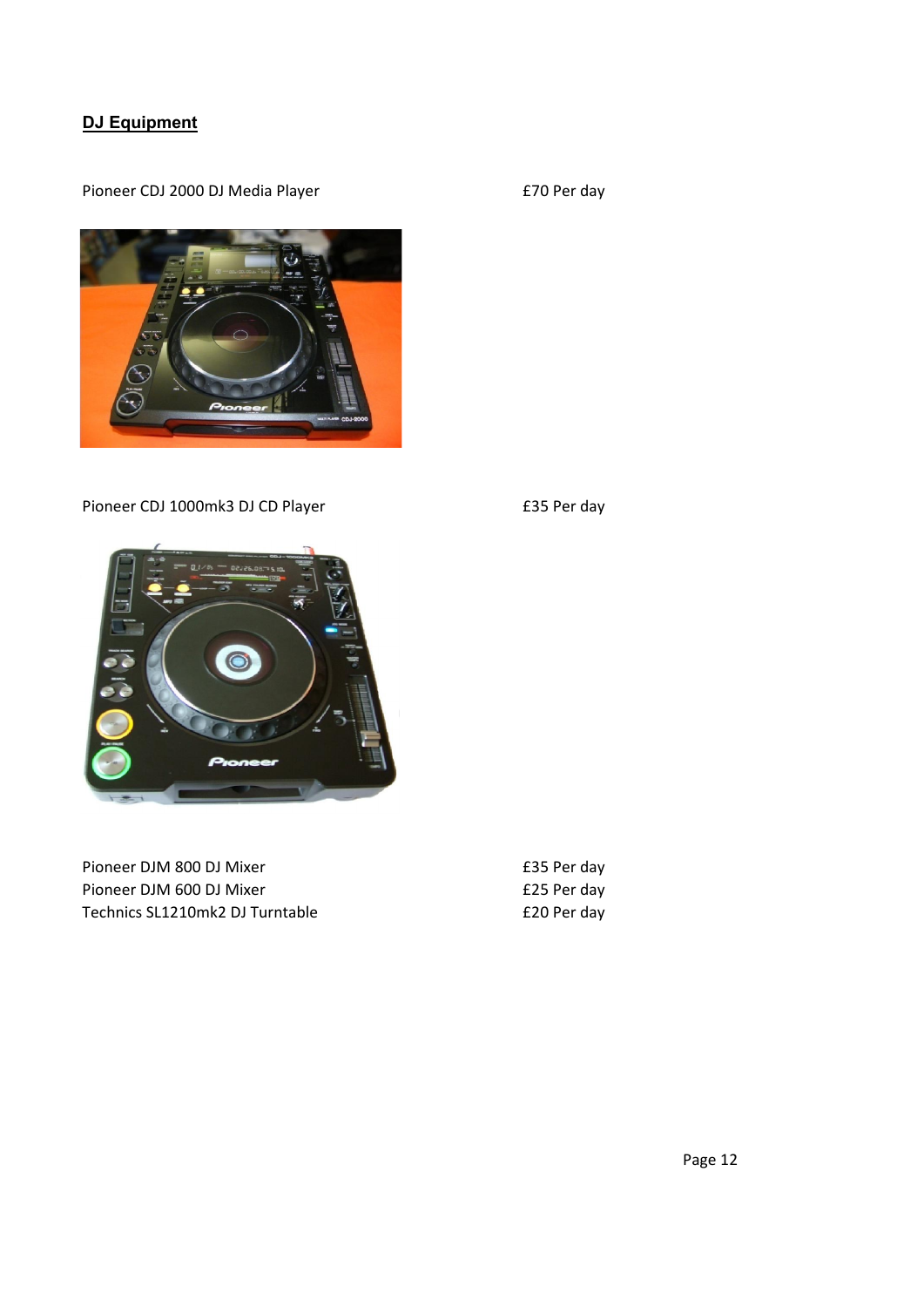## **Lighting**

High End Systems Studio Spot 250 Moving Head £50 Per day



High End Systems Studio Colour 250 Moving Head £50 Per day



Avolites Pearl 2000 Lighting Desk **E75 Per day** 

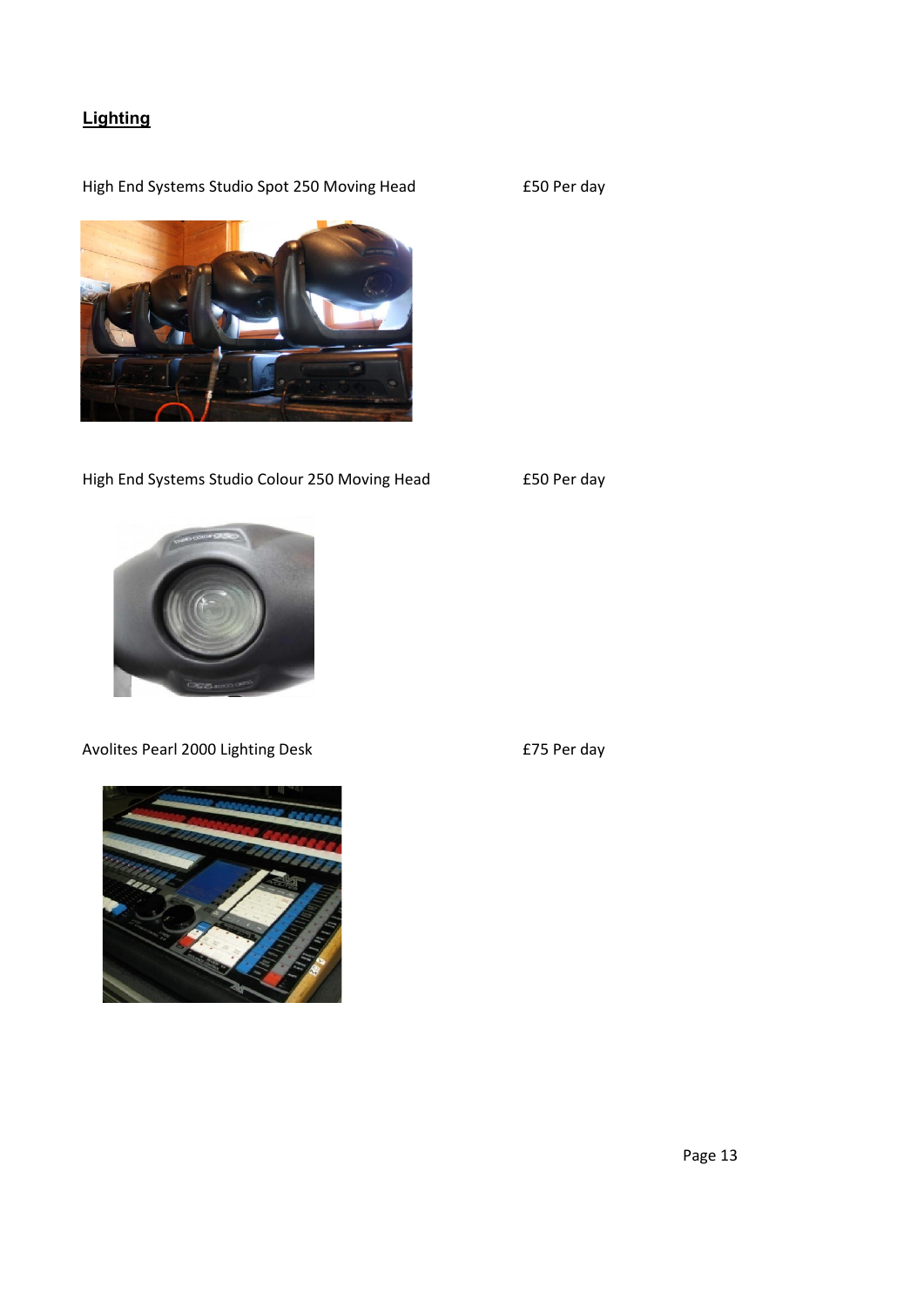| £20 Per day |
|-------------|
| £4 Per day  |
| £4 Per day  |
| £70 Per day |
| £25 Per day |
| £15 Per day |
| £10 Per day |
| £10 Per day |
| £15 Per day |
|             |

#### Staging / Rigging

5x5 SteelDeck **E10** Per day 5x2.5 SteelDeck **E6** Per day Handrail £5 Per day Stage Leg 1m **ED.75 Per day** Stage Leg 2ft **E1** Per day Carpet and skirt for 10 x 10 Stage **EXA** Single fee per event 20m Chain Block **E10 Per day** 10m Chain Block **E6** Per day 10T Safety 2m £1 Per day 5T Safety 2m **E1** Per day 5T Bow Shackle **E1** Per day 3 Wide Floodlight Flying Grid **EXALL EXAMPLE 16 Per day** 3 Wide Flashlight Flying Grid **Elfort Contract 12 Flort Contract Contract Contract Contract Contract Contract Contract Contract Contract Contract Contract Contract Contract Contract Contract Contract Contract Contract Cont** 2 Way Bridle **E3** Per day 2m Endless Sling 2m Endless Sling 1m Endless Sling **E1 Per day** 4m Endless Sling **Example 20** and 20 and 20 and 20 and 20 and 20 and 20 and 20 and 20 and 20 and 20 and 20 and 20 and 20 and 20 and 20 and 20 and 20 and 20 and 20 and 20 and 20 and 20 and 20 and 20 and 20 and 20 and 20 and TurboSound Flying Chain **EXALL EXALL EXAMPLE 2 Per day** Flying Knuckle **Election** E1 Per day Ratchet Strap for Floodlight 760ht **Election 2018** E1 Per day Ratchet Strap 10m 5t **E1** Per day Ratchet Strap 6m 2t **E1** Per day Beam Clamp 5t **ES** Per day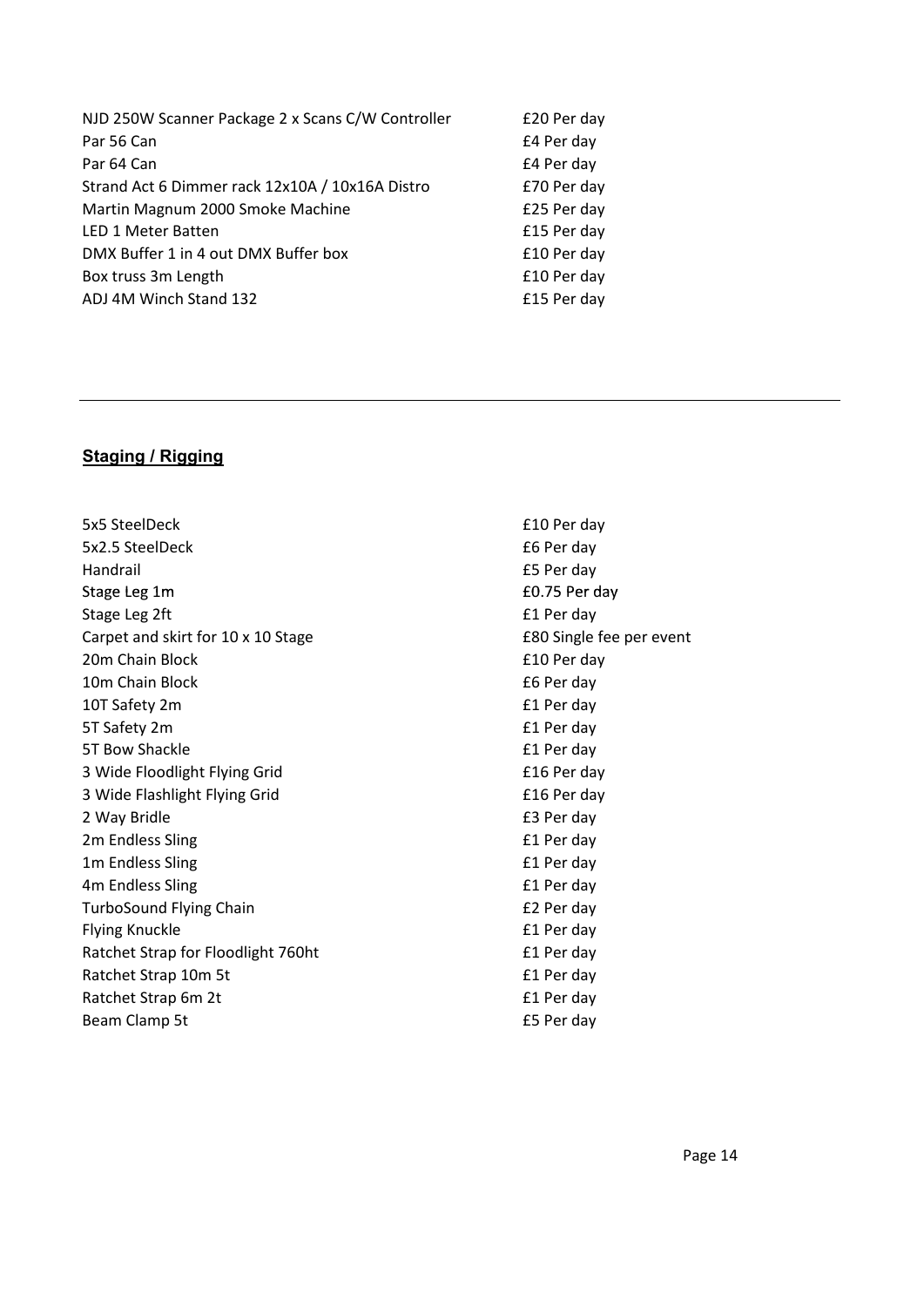## Cabling and Power Distro

Audio

| XLR Male - Female 20m      | £3    |
|----------------------------|-------|
| XLR Male - Female 10m      | £2.50 |
| XLR Male - Female 6m       | £2.50 |
| XLR Male - Female 2m       | £1.50 |
| XLR Male - Female 1m       | £1.00 |
| XLR Male - Jack 10cm       | £0.50 |
| XLR Female - Jack 10cm     | £0.50 |
| XLR Male - Jack TRS 50cm   | £1.00 |
| XLR Female - Jack TRS 50cm | £1.00 |
| Jack - Jack Mono 20m       | £3.00 |
| Jack - Jack Mono 10m       | £2.50 |
| Jack - Jack Mono 6m        | £2.50 |
| Jack - Jack Mono 2m        | £1.50 |
| Jack - Jack TRS 20m        | £3.00 |
| Jack - Jack TRS 10m        | £2.50 |
| Jack - Jack TRS 6m         | £2.50 |
| Jack - Jack TRS 2m         | £1.50 |

## Lighting Signal

| DMX Cable 3pin 20m | £3.00 |
|--------------------|-------|
| DMX Cable 3pin 10m | £2.50 |
| DMX Cable 3pin 6m  | £2.50 |
| DMX Cable 3pin 1m  | £1.00 |
| DMX Cable 5pin 20m | £3.00 |
| DMX Cable 5pin 10m | £2.50 |
| DMX Cable 5pin 6m  | £2.50 |
| DMX Cable 5pin 1m  | £1.00 |
|                    |       |